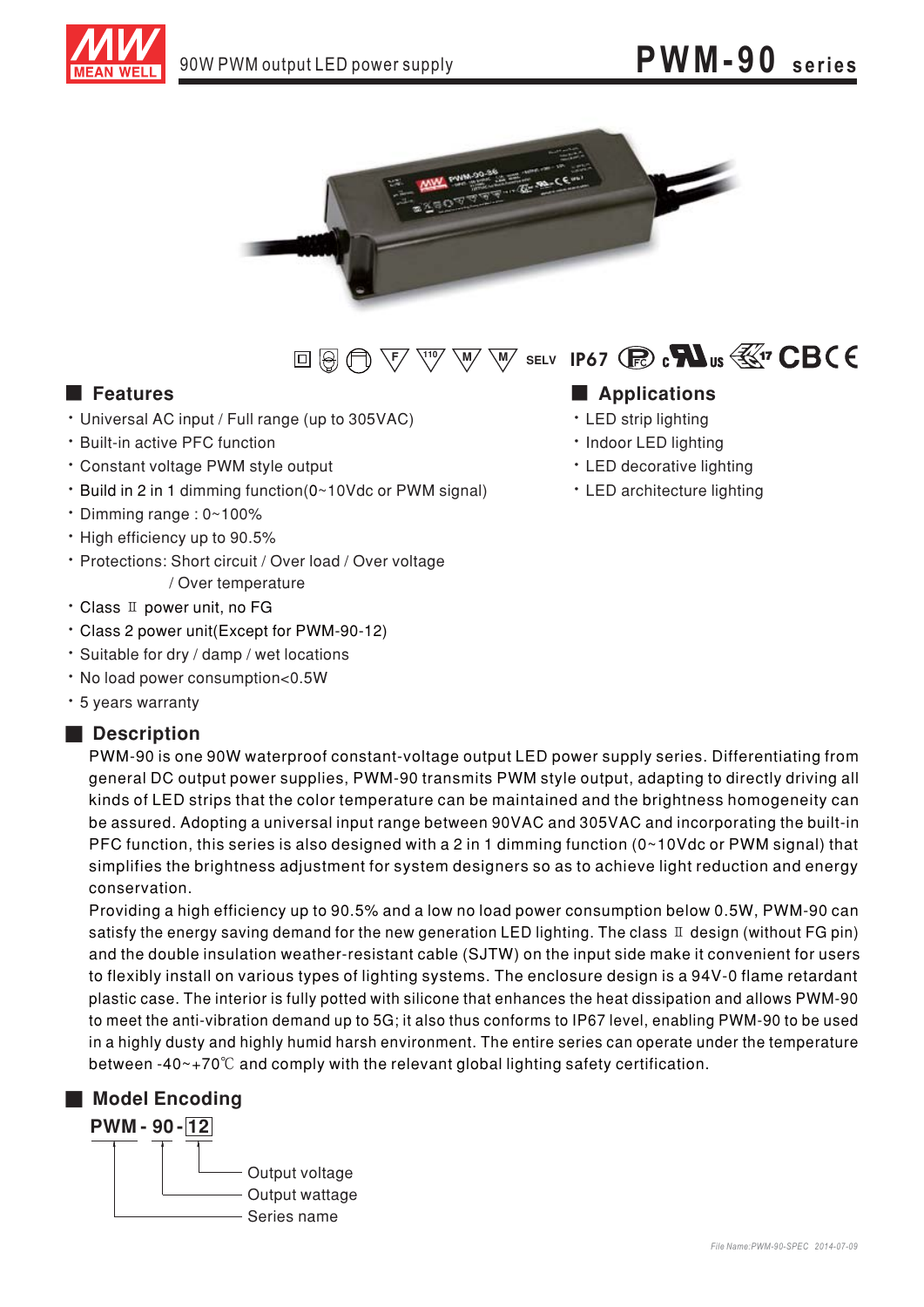

## **SPECIFICATION**

| <b>MODEL</b>      |                                                                                             | PWM-90-12                                                                                                                                                                                                                                                 | PWM-90-24       | PWM-90-36  | PWM-90-48  |
|-------------------|---------------------------------------------------------------------------------------------|-----------------------------------------------------------------------------------------------------------------------------------------------------------------------------------------------------------------------------------------------------------|-----------------|------------|------------|
| <b>OUTPUT</b>     | <b>DC VOLTAGE</b>                                                                           | 12V                                                                                                                                                                                                                                                       | 24 <sub>V</sub> | 36V        | 48V        |
|                   | <b>RATED CURRENT</b>                                                                        | 7.5A                                                                                                                                                                                                                                                      | 3.75A           | 2.5A       | 1.88A      |
|                   | <b>RATED POWER</b>                                                                          | 90W                                                                                                                                                                                                                                                       | 90W             | 90W        | 90.24W     |
|                   | <b>DIMMING RANGE</b>                                                                        | $0 - 100\%$                                                                                                                                                                                                                                               |                 |            |            |
|                   | <b>PWM FREQUENCY (Typ.)</b>                                                                 | 300Hz                                                                                                                                                                                                                                                     |                 |            |            |
|                   | <b>VOLTAGE TOLERANCE</b>                                                                    | ±4.0%                                                                                                                                                                                                                                                     | ±3.0%           | ±2.0%      | ±1.0%      |
|                   |                                                                                             | SETUP, RISE TIME Note.2 500ms, 80ms 115VAC / 230VAC at full load                                                                                                                                                                                          |                 |            |            |
|                   | <b>HOLD UP TIME (Typ.)</b>                                                                  | 16ms/230VAC<br>16ms/115VAC at full load                                                                                                                                                                                                                   |                 |            |            |
| <b>INPUT</b>      | <b>VOLTAGE RANGE</b>                                                                        | $90 - 305$ VAC<br>$127 - 431VDC$                                                                                                                                                                                                                          |                 |            |            |
|                   | <b>FREQUENCY RANGE</b>                                                                      | $47 - 63$ Hz                                                                                                                                                                                                                                              |                 |            |            |
|                   | <b>POWER FACTOR (Typ.)</b>                                                                  | PF>0.98/115VAC, PF>0.96/230VAC, PF>0.94/277VAC at full load (Please refer to "Power Factor Characteristic" curve)                                                                                                                                         |                 |            |            |
|                   |                                                                                             | TOTAL HARMONIC DISTORTION THD< 20% when output loading≧60% at 115VAC/230VAC input and output loading≧75% at 277VAC input                                                                                                                                  |                 |            |            |
|                   | <b>EFFICIENCY (Typ.)</b>                                                                    | 88%                                                                                                                                                                                                                                                       | 90.5%           | 90.5%      | 90.5%      |
|                   | <b>AC CURRENT (Typ.)</b>                                                                    | 0.95A / 115VAC<br>0.5A/230VAC<br>0.4A / 277VAC                                                                                                                                                                                                            |                 |            |            |
|                   | <b>INRUSH CURRENT (Typ.)</b>                                                                | COLD START 60A(twidth=550 $\mu$ s measured at 50% Ipeak) at 230VAC                                                                                                                                                                                        |                 |            |            |
|                   | <b>LEAKAGE CURRENT</b>                                                                      | <0.25mA / 277VAC                                                                                                                                                                                                                                          |                 |            |            |
| <b>PROTECTION</b> | <b>OVER LOAD</b>                                                                            | 108 ~ 120% rated output power                                                                                                                                                                                                                             |                 |            |            |
|                   |                                                                                             | Protection type : Hiccup mode, recovers automatically after fault condition is removed                                                                                                                                                                    |                 |            |            |
|                   | <b>SHORT CIRCUIT</b>                                                                        | Hiccup mode, recovers automatically after fault condition is removed                                                                                                                                                                                      |                 |            |            |
|                   | <b>OVER VOLTAGE</b>                                                                         | $15 - 17V$                                                                                                                                                                                                                                                | $28 - 34V$      | $41 - 46V$ | $54 - 60V$ |
|                   |                                                                                             | Protection type : Shut down o/p voltage, re-power on to recover                                                                                                                                                                                           |                 |            |            |
|                   | <b>OVER TEMPERATURE</b>                                                                     | Shut down o/p voltage, re-power on to recover                                                                                                                                                                                                             |                 |            |            |
|                   | WORKING TEMP.                                                                               | $-40 \sim +70^{\circ}$ C (Refer to "Derating Curve")                                                                                                                                                                                                      |                 |            |            |
|                   | <b>WORKING HUMIDITY</b>                                                                     | 20~95% RH non-condensing                                                                                                                                                                                                                                  |                 |            |            |
|                   | ENVIRONMENT STORAGE TEMP., HUMIDITY                                                         | $-40 \sim +80^{\circ}$ C, 10 ~ 95% RH                                                                                                                                                                                                                     |                 |            |            |
|                   | <b>TEMP. COEFFICIENT</b>                                                                    | $\pm$ 0.03%/°C (0 ~ 50°C)                                                                                                                                                                                                                                 |                 |            |            |
|                   | 10 ~ 500Hz, 5G 12min./1cycle, period for 72min. each along X, Y, Z axes<br><b>VIBRATION</b> |                                                                                                                                                                                                                                                           |                 |            |            |
| <b>EMC</b>        | <b>SAFETY STANDARDS</b>                                                                     | UL8750, CSA C22.2 No. 250.13-12, ENEC EN61347-1, EN61347-2-13, EN62384 independent, IP67 approved;<br>Design refer to EN60335-1                                                                                                                           |                 |            |            |
|                   | <b>SAFETY &amp; WITHSTAND VOLTAGE</b>                                                       | I/P-O/P:3.75KVAC                                                                                                                                                                                                                                          |                 |            |            |
|                   |                                                                                             | ISOLATION RESISTANCE   I/P-O/P:100M Ohms / 500VDC / 25°C/70% RH                                                                                                                                                                                           |                 |            |            |
|                   | <b>EMC EMISSION</b>                                                                         | Compliance to EN55015, EN61000-3-2 Class C (≧60% load); EN61000-3-3                                                                                                                                                                                       |                 |            |            |
|                   | <b>EMC IMMUNITY</b>                                                                         | Compliance to EN61000-4-2,3,4,5,6,8,11; EN61547, light industry level(surge L-N: 2KV), criteria A                                                                                                                                                         |                 |            |            |
| <b>OTHERS</b>     | <b>MTBF</b>                                                                                 | MIL-HDBK-217F $(25^{\circ}\mathrm{C})$<br>224.2K hrs min.                                                                                                                                                                                                 |                 |            |            |
|                   | <b>DIMENSION</b>                                                                            | 171*63*37.5mm (L*W*H)                                                                                                                                                                                                                                     |                 |            |            |
|                   | <b>PACKING</b>                                                                              | 0.77Kg; 18pcs/14.9Kg/0.82CUFT                                                                                                                                                                                                                             |                 |            |            |
| <b>NOTE</b>       |                                                                                             | 1. All parameters NOT specially mentioned are measured at 230VAC input, rated load and 25°C of ambient temperature.<br>2. Length of set up time is measured at cold first start. Turning ON/OFF the power supply may lead to increase of the set up time. |                 |            |            |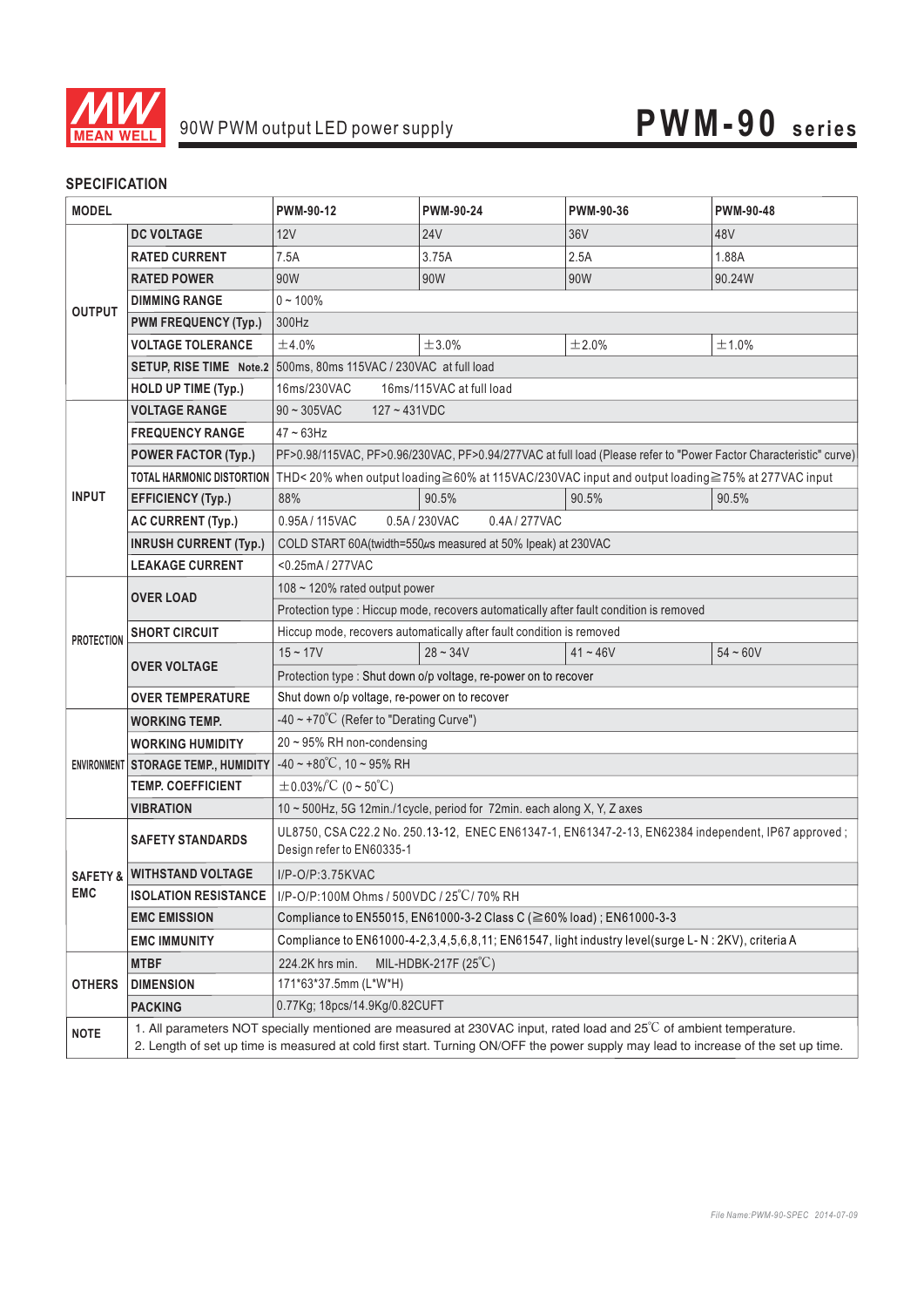

# 90W PWM output LED power supply **PWM-90 series**

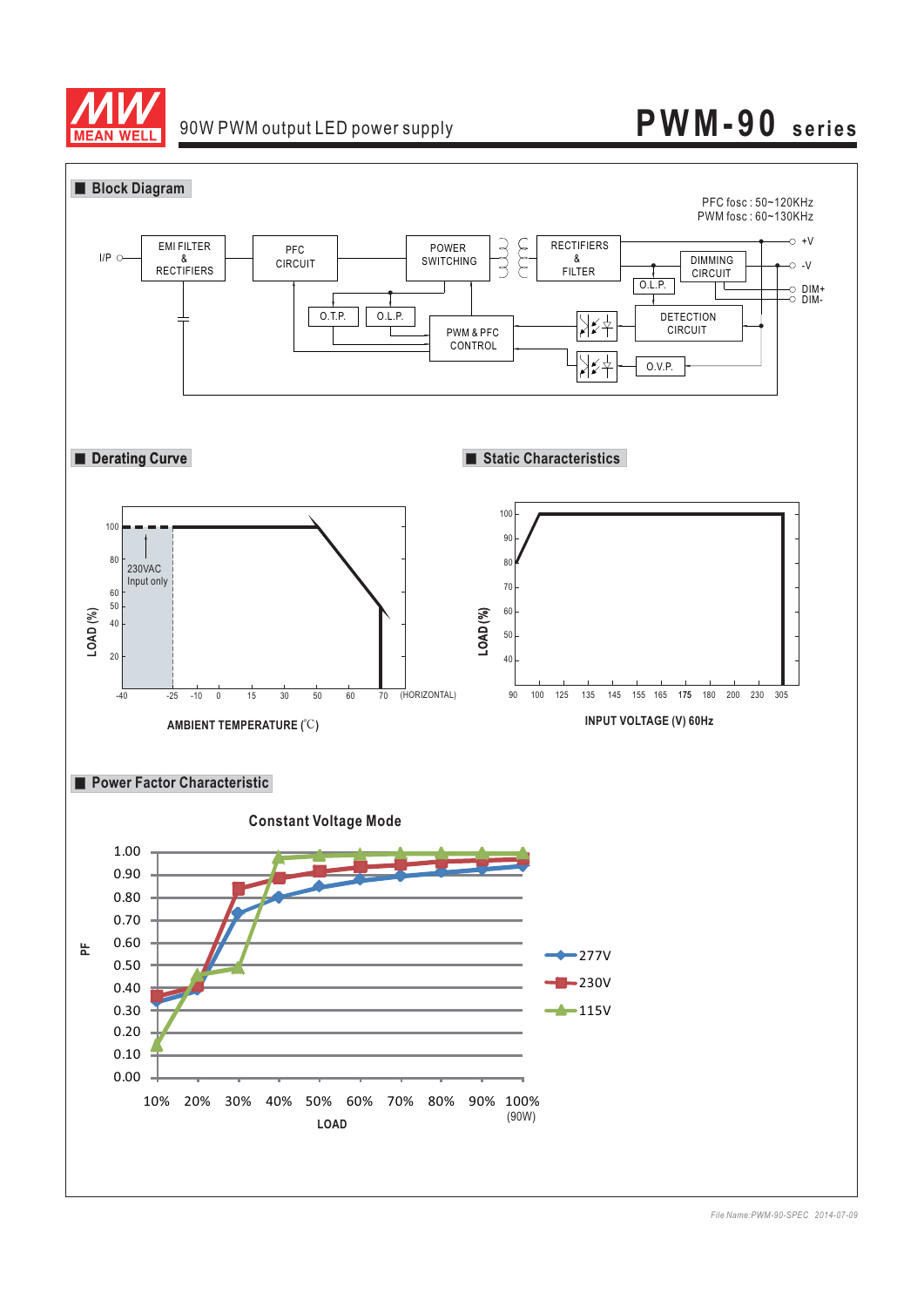

## 90W PWM output LED power supply **PWM-90 series**





### **DIMMING OPERATION**

The PWM style output is a simple switching of supply ON/OFF at a rate so fast that the human eye cannot see led flickering. Duty cycle describes the proportion of time when output voltage is on relative to the entire period of time. It is expressed in percentage, 100% being fully on (maximal brightness) and a low duty cycle corresponding to lower brightness.

Built-in 2 in 1 dimming function. The duty of the PWM style output can be adjusted through output cable by connecting a 0~10Vdc or 10V PWM signal between DIM+ and DIM-.

#### ◎**Connection**

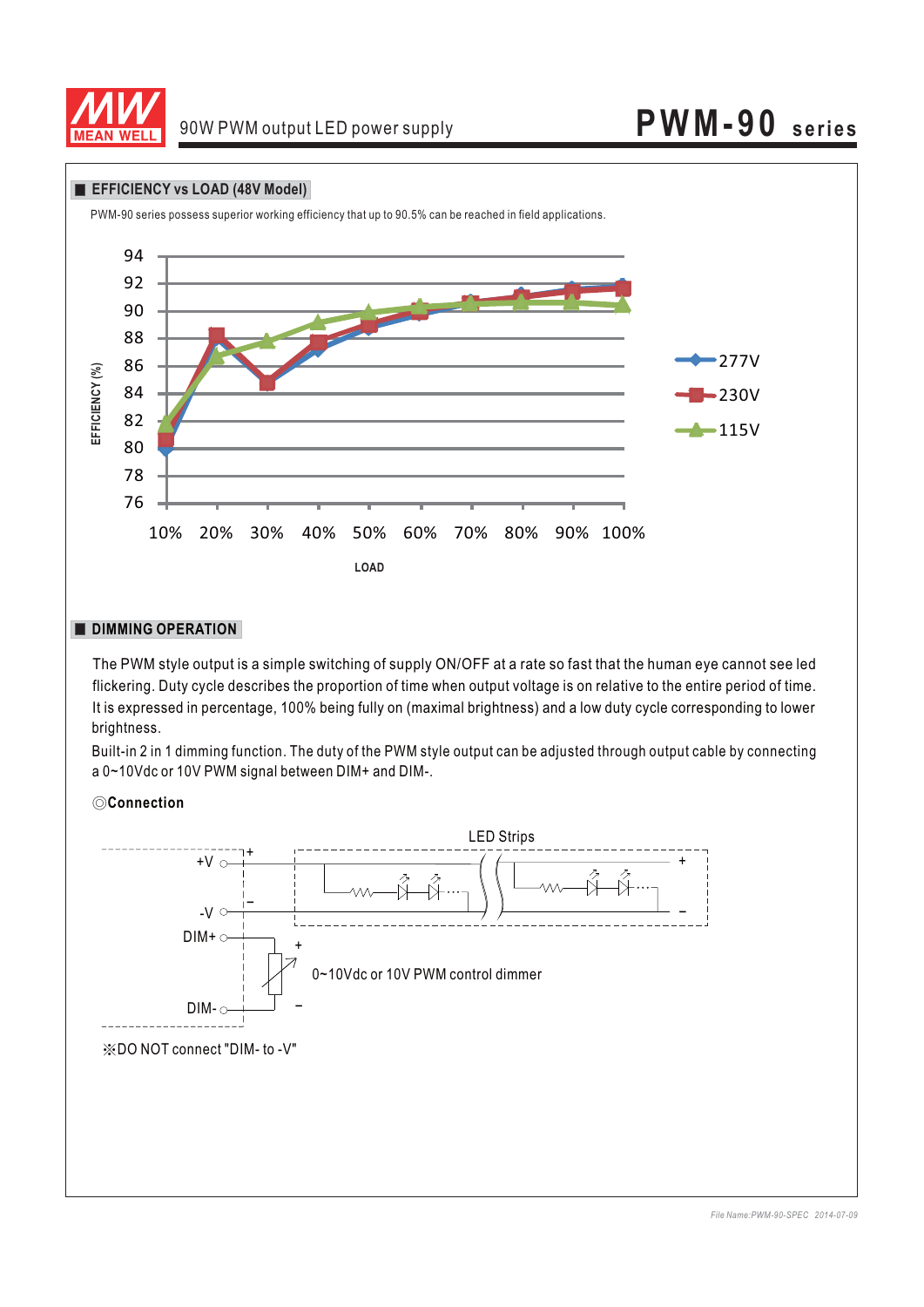

# 90W PWM output LED power supply **PWM-90 series**